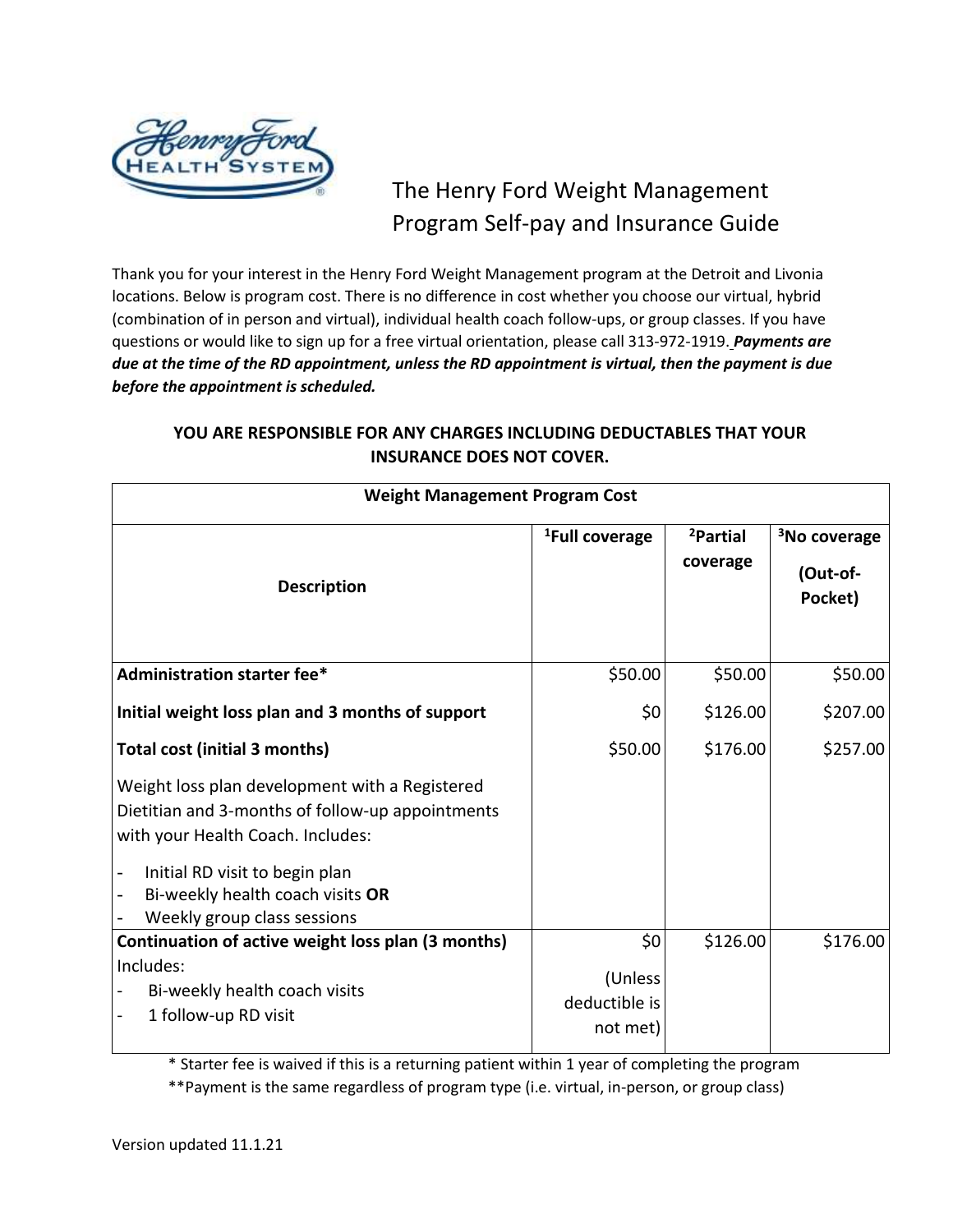## • **1 Full Coverage**

- HAP and HAP Senior plus coverage is a up to 1 year (12 consecutive months). Patients may be responsible for any deductibles or co-Pays and should verify with HAP.
- Cigna powered by HAP. Plans vary. Must contact Cigna.
- Former patients with HAP may re-join the program

#### • **2 Partial Coverage**

- **BCBS**: Some BCBS plans will cover the dietitian visit. Coach visits are not covered. (See chart #2 for cost)
- **BCN**: Some BCN plans will cover the dietitian visit. BCN requires pre-authorization. Coach visits are not covered. (See chart #2 for cost)

#### • **3 No Coverage**

- Some insurances will not cover any portion of the Weight Management Program.

### • **Payment plan**

- For those without any insurance coverage they can pay \$257 upfront or \$300 over 4 months.

**- To participate in the payment plan you must make your first payment in person to sign the payment plan agreement which allows us to charge your credit card according to the below schedule. Only credit cards can be used for the payment plan.**

#### **1. Payment plan for initial 3 months of the weight management program**

|                  | Amount due      | Amount due       | Due Date                      |
|------------------|-----------------|------------------|-------------------------------|
|                  | No coverage     | Partial coverage |                               |
| Initial RD visit | \$75            | \$75             | Time of RD                    |
|                  |                 |                  | appointment                   |
| 2nd payment      | \$75            | \$75             | 15 <sup>th</sup> of the month |
| 3rd payment      | \$75            | \$50             | 15 <sup>th</sup> of the month |
| 4th payment      | \$75            |                  | $15th$ of the month           |
| Total            | \$300           | \$200            |                               |
|                  | (\$257 upfront) | $(5176$ upfront) |                               |